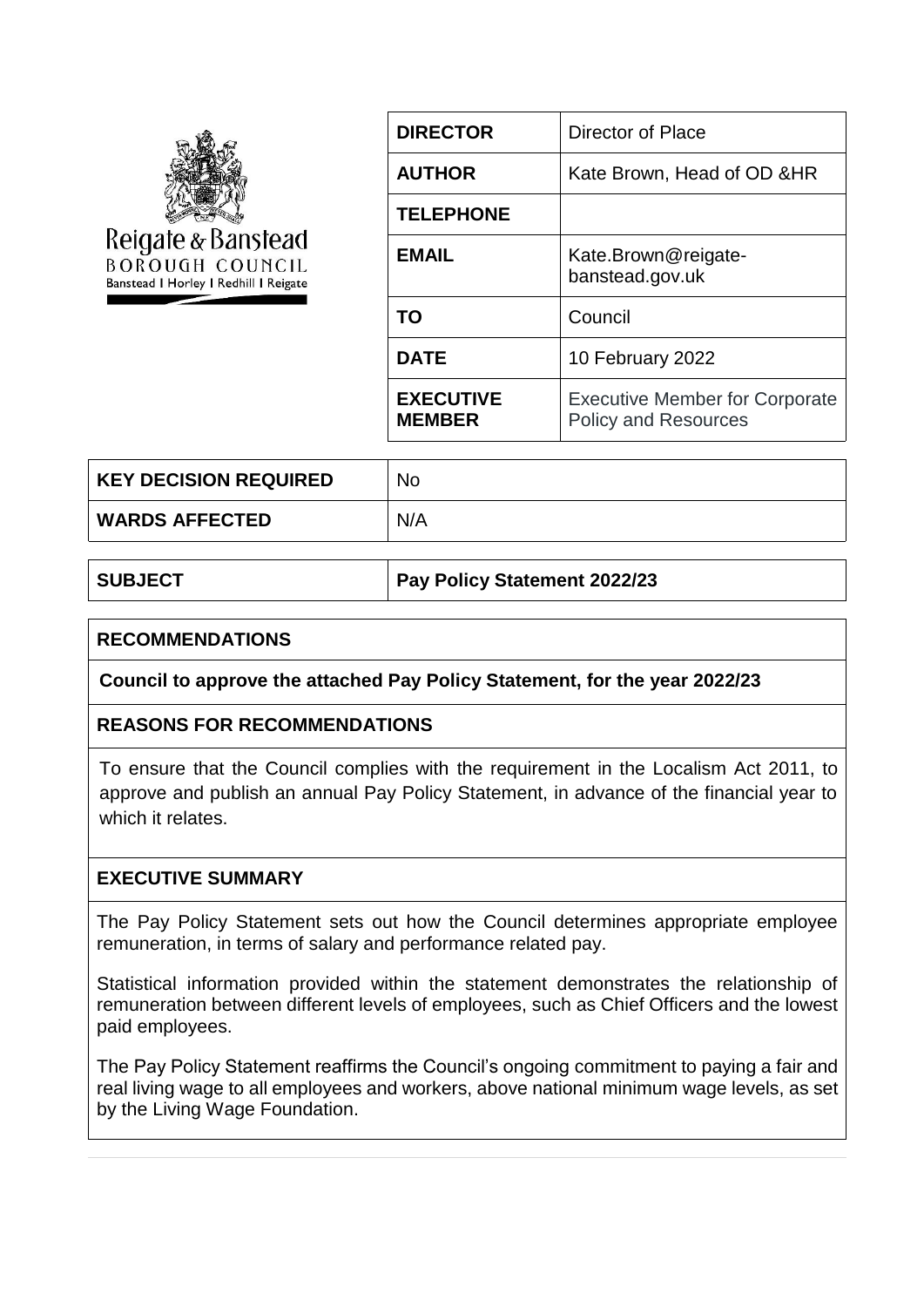# **STATUTORY POWERS**

- 1. The Localism Act 2011 ('the Act') provisions in relation to 'Pay Accountability' set out the requirements for Councils to determine and publish annual pay policy statements.
- 2. Relevant authorities are required by section 38(1) of the Act to prepare pay policy statements. These statements must articulate an authority's own policies towards a range of issues relating to the pay of its workforce, particularly its senior staff (or 'chief officers') and its lowest paid employees.
- 3. The Act defines remuneration widely, to include not just pay but also charges, fees, allowances, increases, enhancements of pension entitlements etc, and termination payments.
- 4. The guidance, "Openness and accountability in local pay: Guidance under section 40 of the Localism Act" (plus any supplementary guidance issued from time to time) sets out the key policy principles that underpin the pay accountability provisions in the Act.
- 5. Pay policy statements must be prepared for each financial year and must be approved by the Council.

# **BACKGROUND**

- 6. The pay policy statement must be approved by the Council in advance of the financial year to which it relates.
- 7. The Council must publish the statement on its website and may choose to expand the publication in other ways as part of its approach towards transparency.

# **KEY INFORMATION**

- 8. The pay policy statement must set out the Council's policies relating to:
	- Chief Officer remuneration.
	- Remuneration of its lowest paid employees plus the definition used for this group and the reason for adopting that definition,
	- The relationship between Chief Officer remuneration and that of other staff
- 9. For the purposes of the statement, 'Chief Officer' includes a total of four positions; the Head of Paid Service, Statutory Chief Officers (Monitoring Officer and Section 151 Officer) and Non-Statutory Chief Officer (Directors - who report directly to the Head of Paid Service).